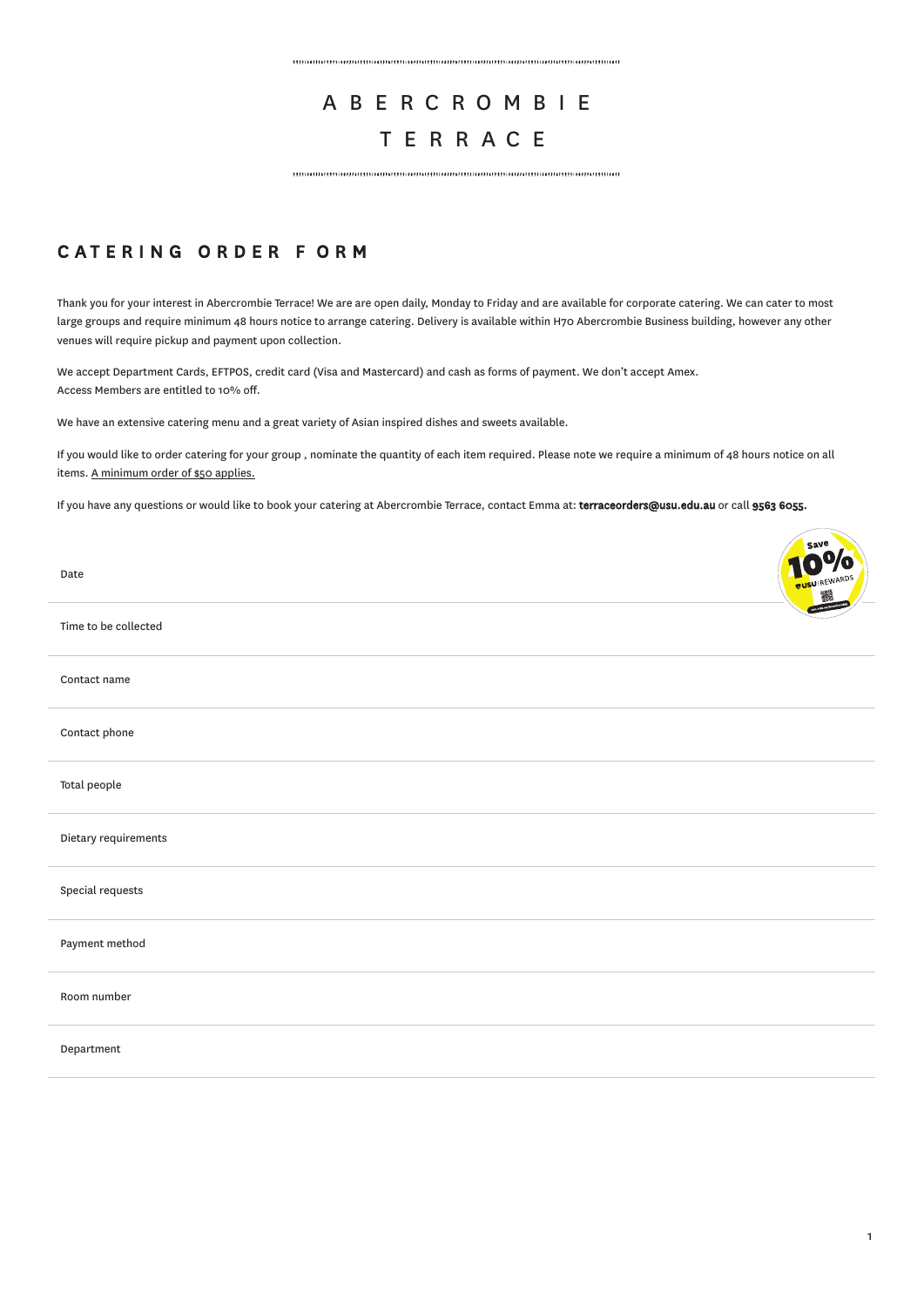$\overline{\phantom{a}}$ 

Quantity

## SALAD<sub>S</sub>

available from 12-3pm / serves 10 people / all \$90

| Tandoori Chicken Salad                                        |  |
|---------------------------------------------------------------|--|
| <b>Broccolini and Eggplant</b>                                |  |
| Drunken Chicken with Soba                                     |  |
| Edamame, Baby Corn and Tofu with Brown Rice                   |  |
| Grilled Chicken and Papaya Salad                              |  |
| Kimchi Soba (Tofu or Chicken)                                 |  |
| Pork Larb with green beans and bean sprouts                   |  |
| <b>Glass Noodles with Grilled Chicken</b>                     |  |
| Sticky Hokkien Noodles<br>(can come with Bbq Pork or Chicken) |  |
| Quinoa and sweet potato GF                                    |  |

| PLATTER S<br>All platters serve 20 people                                            | Quantity |
|--------------------------------------------------------------------------------------|----------|
| Seasonal fresh fruit / 90                                                            |          |
| Dessert Platter (10) / 85                                                            |          |
| Mixed Banh Mi platter (10) / 85                                                      |          |
| Mixed Banh Mi platter (20) / 165                                                     |          |
| Mixed entree platter / 150<br>inc: pork buns, samosa, spring rolls, rice paper rolls |          |

| <b>Breakfast</b><br>until 10am    | Quantity |
|-----------------------------------|----------|
| Assorted Danish /5.5              |          |
| Abercrombie Bacon & Egg Roll /7.5 |          |
| Double Egg & Cheese / 7           |          |
| Plain Croissant / 5               |          |
| Ham & Cheese Croissant /7         |          |
| Cheese & Tomato Croissant / 6.5   |          |

| BANH MI<br>available from 11.30am-3pm / minimum order is 10                    | Quantity |
|--------------------------------------------------------------------------------|----------|
| Chicken lemongrass, shallots, pickled carrot, coriander,<br>cucumber, soy $/9$ |          |
| Char Siu roast pork, shallots, pickled carrot, coriander,<br>cucumber, soy / 9 |          |
| Spicy tuna, shallots, pickled carrot, coriander, cucumber,<br>soy $/9$         |          |
| Fried tofu, shallots, pickled carrot, coriander, cucumber,<br>soy $/9$         |          |
|                                                                                |          |

| <b>BEVERAGES</b>                       | Quantity |
|----------------------------------------|----------|
| Coke 330ml / 4.45                      |          |
| Coke No Sugar 330ml / 4.45             |          |
| Sprite 330ml / 4.45                    |          |
| Lift 330ml / 4.45                      |          |
| Santa Vittoria Still Water 600ml / 3.6 |          |
| Santa Vittoria Sparkling / 4.2         |          |
| East Coast Orange 500ml/4.6            |          |
| East Coast Apple 500ml / 4.6           |          |
| Cocobella Coconut Water / 4.5          |          |
| Remedy Kombucha/ 4.9                   |          |
| Remedy Switchel / 4.9                  |          |
| Calpis 380ml / 3.8                     |          |
| Lipton Ice Tea/ 4.1                    |          |